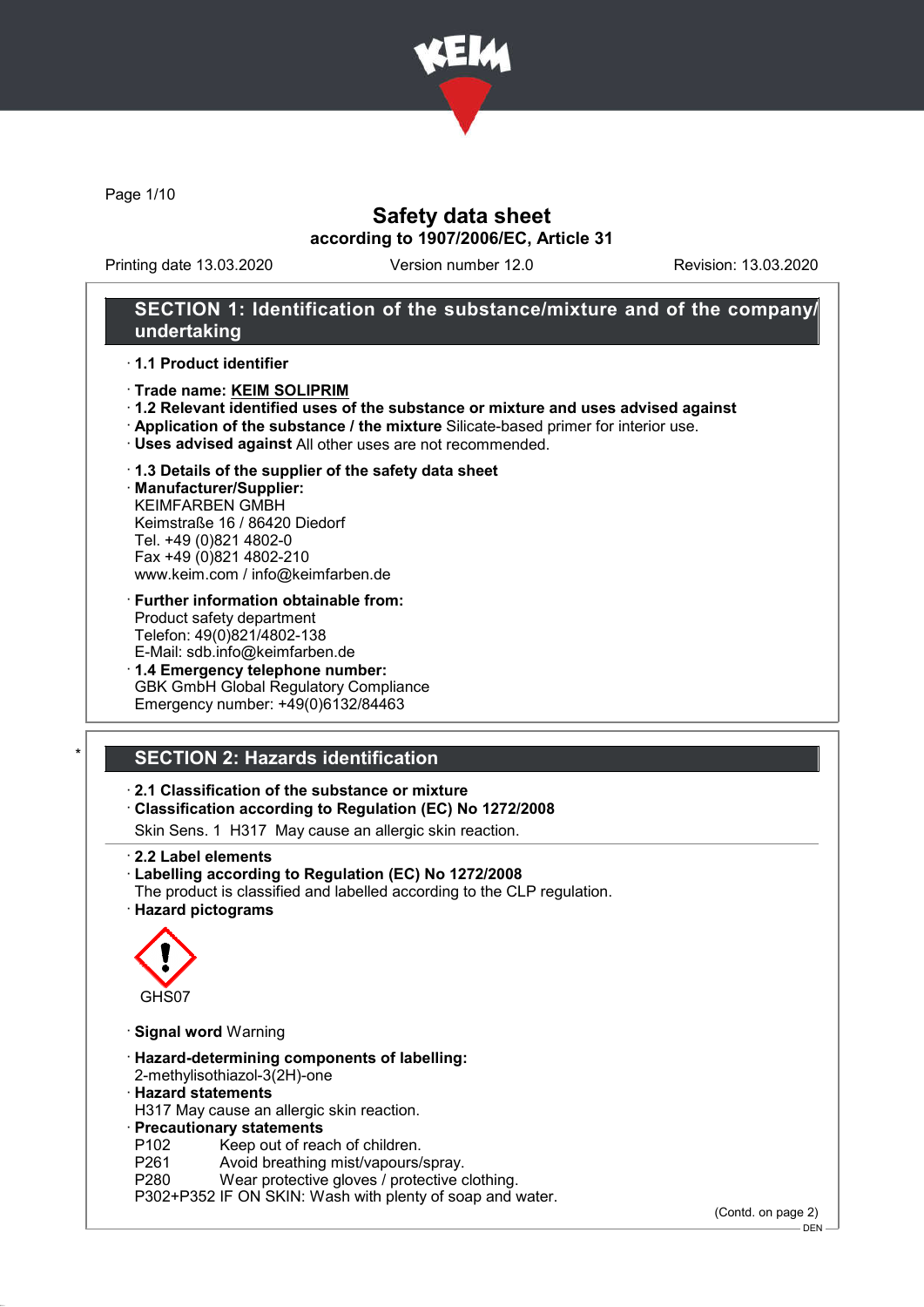

Page 2/10

## Safety data sheet according to 1907/2006/EC, Article 31

Printing date 13.03.2020 Version number 12.0 Revision: 13.03.2020

#### Trade name: KEIM SOLIPRIM

(Contd. of page 1)

P333+P313 If skin irritation or rash occurs: Get medical advice/attention.

P362+P364 Take off contaminated clothing and wash it before reuse.

Dispose of contents/container in accordance with regional/national regulations.

- · 2.3 Other hazards
- · Results of PBT and vPvB assessment
- · PBT: Not applicable
- · vPvB: Not applicable

## SECTION 3: Composition/information on ingredients

- · 3.2 Mixtures
- **Description:** An aqueous solution of amorphous silicas
- Dangerous components:

| CAS: 2682-20-4                                                                                                 |  | 2-methylisothiazol-3(2H)-one                                                               | ≥0.0015-<0.01% |
|----------------------------------------------------------------------------------------------------------------|--|--------------------------------------------------------------------------------------------|----------------|
| EINECS: 220-239-6                                                                                              |  | $\otimes$ Acute Tox. 3, H301; Acute Tox. 3, H311; Acute                                    |                |
|                                                                                                                |  | Index number: 613-326-00-9   Tox. 2, H330; $\leftrightarrow$ Skin Corr. 1B, H314; Eye Dam. |                |
|                                                                                                                |  | 1, H318; ۞ Aquatic Acute 1, H400; Aquatic                                                  |                |
|                                                                                                                |  | Chronic 1, H410; ∧ Skin Sens. 1A, H317                                                     |                |
| A delition of informations. For the considers of the listed because through a belonger and the consideration d |  |                                                                                            |                |

· Additional information: For the wording of the listed hazard phrases refer to section 16.

# SECTION 4: First aid measures

- · 4.1 Description of first aid measures
- · General information:

With appearance of symptoms or in cases of doubt seek medical advice . When seeing the doctor we suggest to present this safety data sheet. · After inhalation: Take affected people into fresh air and keep quiet. Seek medical treatment in case of complaints. · After skin contact: Immediately wash with water and soap and rinse thoroughly. Do not use solvents or thinners. If skin irritation continues, consult a doctor. · After eye contact: Rinse opened eye for several minutes under running water. Then consult a doctor. · After swallowing: Rinse mouth and throat well with water. Do not induce vomiting; call for medical help immediately. · 4.2 Most important symptoms and effects, both acute and delayed No further relevant information available.

· 4.3 Indication of any immediate medical attention and special treatment needed No further relevant information available.

(Contd. on page 3)

**DEN**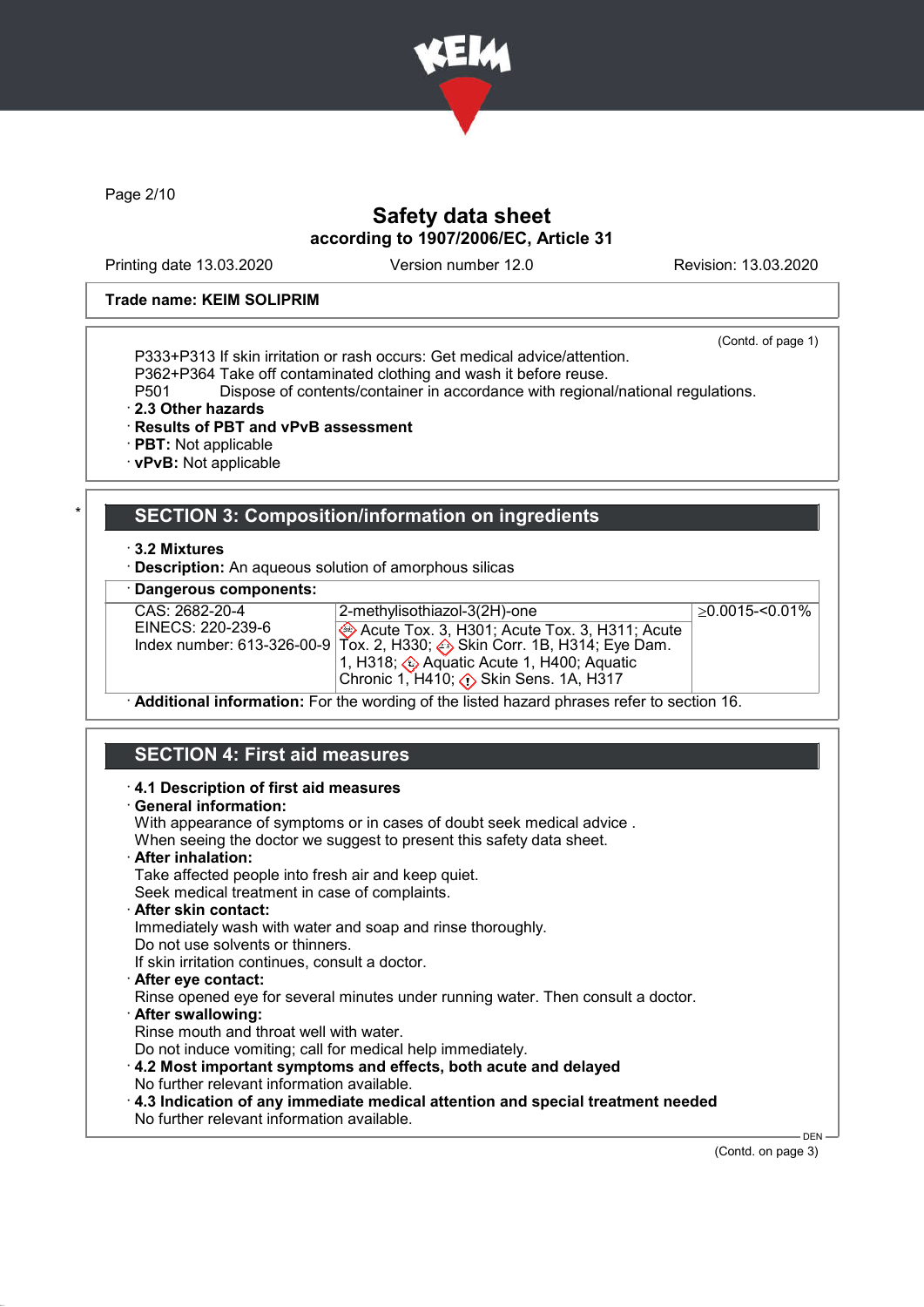

Page 3/10

## Safety data sheet according to 1907/2006/EC, Article 31

Printing date 13.03.2020 Version number 12.0 Revision: 13.03.2020

### Trade name: KEIM SOLIPRIM

(Contd. of page 2)

## SECTION 5: Firefighting measures

- · 5.1 Extinguishing media
- · Suitable extinguishing agents:
- Product itself does not burn. Co-ordinate fire-fighting measures to the fire surroundings.
- · 5.2 Special hazards arising from the substance or mixture In case of fire, the following can be released: silicon dioxid (SiO2)
- carbon oxide (COx) acrylic monomers
- · 5.3 Advice for firefighters
- · Specila protective equipment: Wear self-contained respiratory protective device.
- · Additional information

In case of fire do not breathe smoke, fumes and vapours.

Dispose of fire debris and contaminated fire fighting water in accordance with official regulations. Cool endangered receptacles with water spray.

# SECTION 6: Accidental release measures

· 6.1 Personal precautions, protective equipment and emergency procedures

Ensure adequate ventilation

Avoid contact with skin and eyes.

Respect the protection rules (see section 7 a. 8).

Particular danger of slipping on leaked/spilled product.

· 6.2 Environmental precautions:

Do not allow product to reach soil, sewage system or any water course.

- Follow local governmental rules and regulations.
- $\cdot$  6.3 Methods and material for containment and cleaning up:

Absorb with liquid-binding material (sand, diatomite, acid binders, universal binders, sawdust). Dispose of the material collected according to regulations.

Clear contaminated areas thoroughly.

Flush rests with sufficient amount of water.

### · 6.4 Reference to other sections

See Section 7 for information on safe handling.

See Section 8 for information on personal protection equipment.

See Section 13 for disposal information.

# SECTION 7: Handling and storage

### · 7.1 Precautions for safe handling

Keep receptacles tightly sealed.

Avoid contact with skin and eyes.

Do not inhale aerosols.

Ensure good ventilation/exhaustion at the workplace.

See item 8 (8.2) for information about suitable protective equipment and technical precautions. Respect the protection rules.

(Contd. on page 4)

 $-$  DEN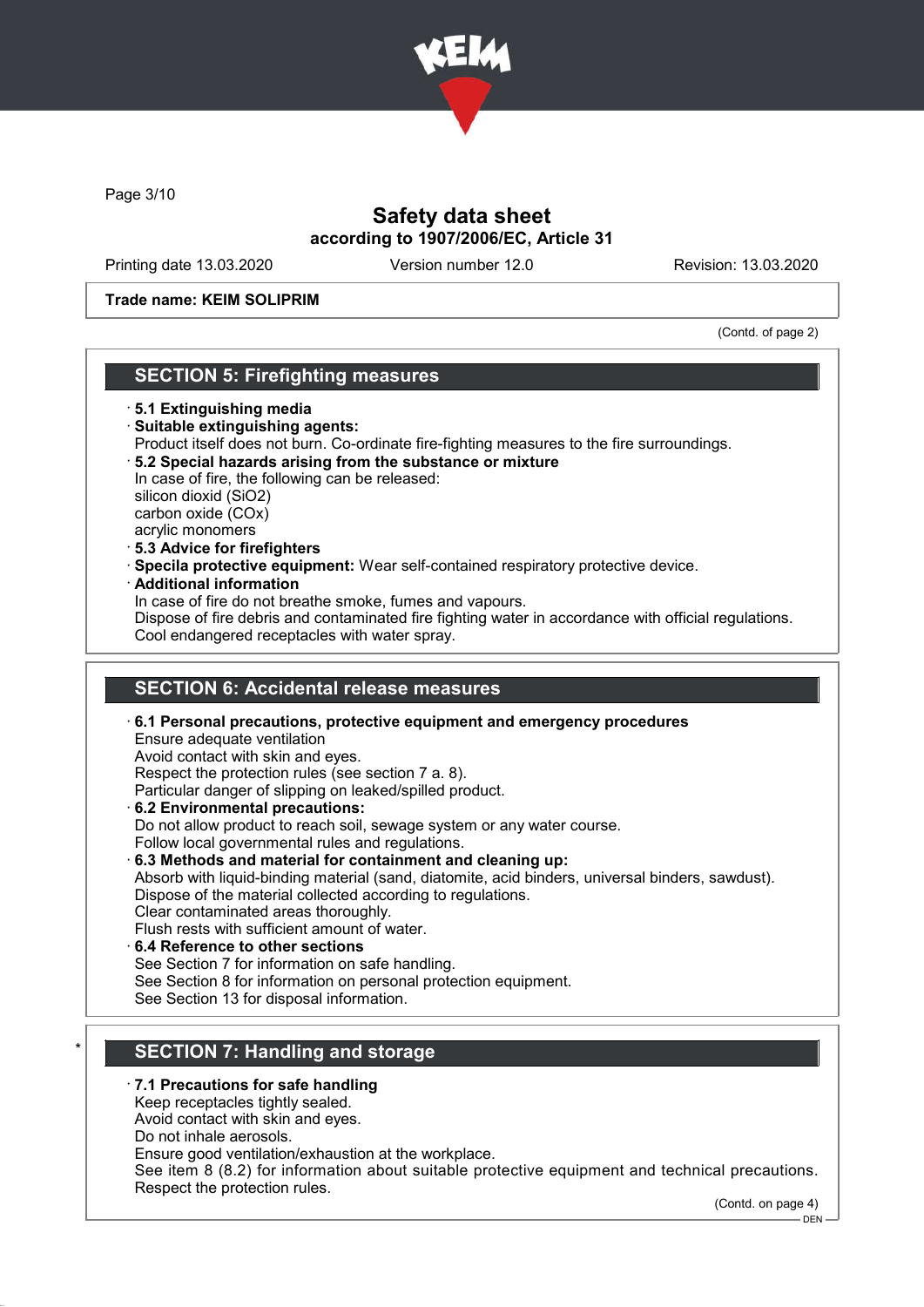

Page 4/10

## Safety data sheet according to 1907/2006/EC, Article 31

Printing date 13.03.2020 Version number 12.0 Revision: 13.03.2020

 $-$  DEN

#### Trade name: KEIM SOLIPRIM

(Contd. of page 3) · Information about fire - and explosion protection: Cool endangered receptacles with water spray. · 7.2 Conditions for safe storage, including any incompatibilities · Storage: · Requirements to be met by storerooms and receptacles: Keep in the original containers in a cool and dry place. Store only in unopened original receptacles. · Information about storage in one common storage facility: Not required. · Further information about storage conditions: Please note information on label Protect from frost. Protect from heat and direct sunlight. · Storage class: 12 · 7.3 Specific end use(s) No further relevant information available. SECTION 8: Exposure controls/personal protection · 8.1 Control parameters · Ingredients with limit values that require monitoring at the workplace: 2682-20-4 2-methylisothiazol-3(2H)-one MAK (Germany) Long-term value: 0.2 E mg/m<sup>3</sup> vgl. Abschn. Xc · Additional information: The lists valid during the making were used as basis. · 8.2 Exposure controls · Personal protective equipment: · General protective and hygienic measures: Avoid contact with the eyes and skin. Do not inhale aerosols. Wash hands before breaks and at the end of work. Immediately remove all soiled and contaminated clothing. Respiratory protection: Use suitable respiratory protective device only when aerosol or mist is formed. Combination filter A/P · Protection of hands: Protective gloves · Material of gloves suitable material e.g.: Nitrile rubber, NBR Recommended thickness of the material:  $> 0.5$  mm The selection of the suitable gloves does not only depend on the material, but also on further marks of quality and varies from manufacturer to manufacturer. As the product is a preparation of several substances, the resistance of the glove material can not be calculated in advance and has therefore to be checked prior to the application. (Contd. on page 5)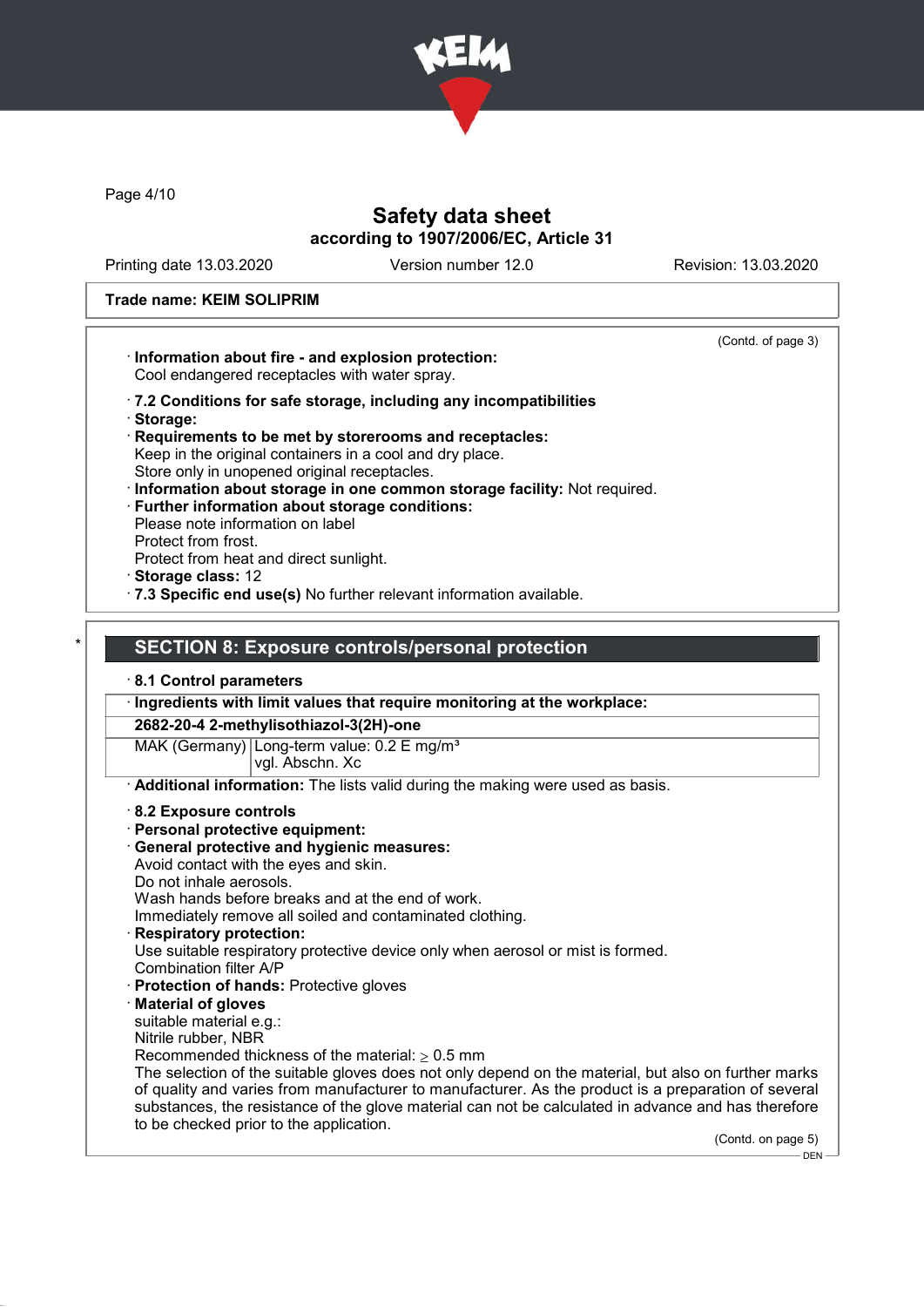

Page 5/10

# Safety data sheet according to 1907/2006/EC, Article 31

Printing date 13.03.2020 Version number 12.0 Revision: 13.03.2020

(Contd. of page 4)

#### Trade name: KEIM SOLIPRIM

### · Penetration time of glove material

Value for the permeation: level  $\geq 6$  (480 min)

The determined penetration times according to EN 16523-1:2015 are not performed under practical conditions. Therefore a maximum wearing time, which corresponds to 50% of the penetration time, is recommended.

The exact break trough time has to be found out by the manufacturer of the protective gloves and has to be observed.

· Eye protection: Safety glasses

· Body protection: Protective work clothing

· Limitation and supervision of exposure into the environment See Section 12 and 6.2

## SECTION 9: Physical and chemical properties

| 9.1 Information on basic physical and chemical properties<br><b>General Information</b> |                                               |  |
|-----------------------------------------------------------------------------------------|-----------------------------------------------|--|
| · Appearance:                                                                           |                                               |  |
| Form:                                                                                   | Fluid                                         |  |
| Colour:                                                                                 | milky                                         |  |
| · Odour:                                                                                | Characteristic                                |  |
| <b>Odour threshold:</b>                                                                 | Not determined                                |  |
| $\cdot$ pH-value at 20 $\degree$ C:                                                     | $-9*$                                         |  |
| Change in condition                                                                     |                                               |  |
| <b>Melting point/freezing point:</b>                                                    | Not determined                                |  |
| Initial boiling point and boiling range: $\sim$ 100 °C                                  |                                               |  |
| · Flash point:                                                                          | Not applicable                                |  |
| · Flammability (solid, gas):                                                            | Not applicable                                |  |
| · Ignition temperature:                                                                 | Not determined                                |  |
| · Decomposition temperature:                                                            | Not determined                                |  |
| · Auto-ignition temperature:                                                            | Product is not selfigniting.                  |  |
| <b>Explosive properties:</b>                                                            | Product does not present an explosion hazard. |  |
| <b>Explosion limits:</b>                                                                |                                               |  |
| Lower:                                                                                  | Not applicable                                |  |
| Upper:                                                                                  | Not applicable                                |  |
| <b>Oxidising properties:</b>                                                            | Not applicable                                |  |
| Vapour pressure at 20 °C:                                                               | $~23$ hPa                                     |  |
| <b>⋅Density at 20 °C:</b>                                                               | 1.0-1.1* $g/cm3$                              |  |
| <b>Relative density</b>                                                                 | Not determined                                |  |
| · Vapour density                                                                        | Not applicable                                |  |
| <b>Evaporation rate</b>                                                                 | Not applicable.                               |  |
|                                                                                         | (Contd. on page 6)                            |  |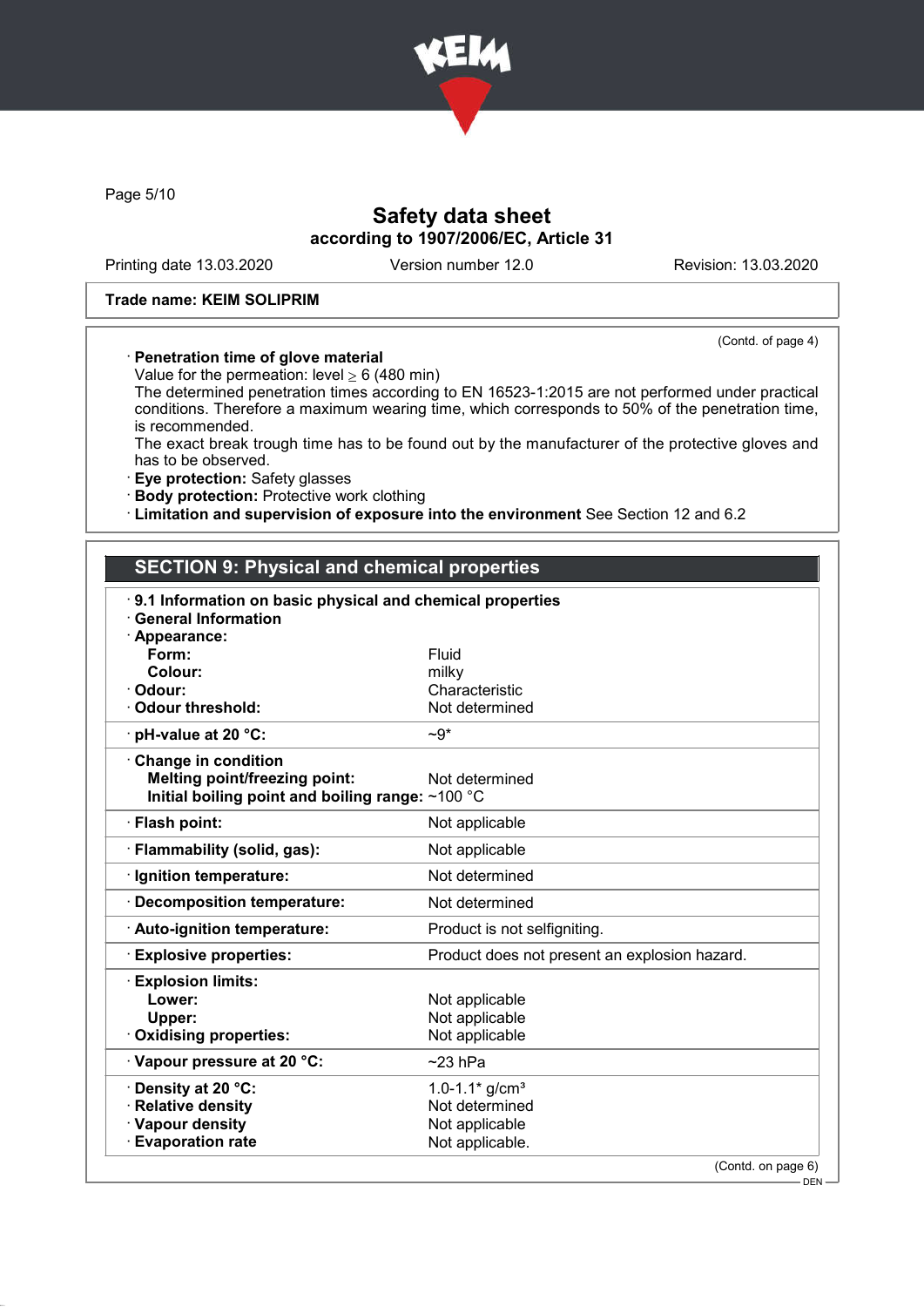

Page 6/10

# Safety data sheet according to 1907/2006/EC, Article 31

Printing date 13.03.2020 Version number 12.0 Revision: 13.03.2020

#### Trade name: KEIM SOLIPRIM

|                                           | (Contd. of page 5)                                                              |
|-------------------------------------------|---------------------------------------------------------------------------------|
| · Solubility in / Miscibility with        |                                                                                 |
| water:                                    | <b>Miscible</b>                                                                 |
| · Partition coefficient: n-octanol/water: | Not applicable                                                                  |
| · Viscosity:                              |                                                                                 |
| Dynamic:                                  | Not determined.                                                                 |
| Kinematic:                                | Not determined                                                                  |
| $\cdot$ 9.2 Other information             | * The values are for freshly produced material and may<br>change with the time. |

# SECTION 10: Stability and reactivity

· 10.1 Reactivity No further relevant information available.

· 10.2 Chemical stability Stable under normal conditions of storage and use.

- · Thermal decomposition / conditions to be avoided:
- No decomposition if used according to specifications.
- · 10.3 Possibility of hazardous reactions No dangerous reactions known.
- · 10.4 Conditions to avoid No further relevant information available.
- · 10.5 Incompatible materials: No further relevant information available.
- · 10.6 Hazardous decomposition products:

In case of fire, the following can be released:

silicon dioxid (SiO2)

Carbon oxides (COx)

acrylic monomers

No hazardous decomposition products if stored and handled as prescribed.

# **SECTION 11: Toxicological information**

#### · 11.1 Information on toxicological effects

· Acute toxicity Based on available data, the classification criteria are not met.

#### · LD/LC50 values relevant for classification:

#### 2682-20-4 2-methylisothiazol-3(2H)-one

Oral LD50 235 mg/kg (rat) (männlich)

183 mg/kg (rat) (weiblich)

Dermal LD50 242 mg/kg (rat) (OECD 402)

#### · Primary irritant effect:

- · Skin corrosion/irritation Frequent persistent contact with the skin may cause skin irritation.
- · Serious eye damage/irritation In case of longer exposure, irritating effect is possible.

· during inhalation: Irritant effect possible.

- · during swallowing: Irritant effect possible
- **Respiratory or skin sensitisation**

Contains MIT. May produce an allergic reaction.

MIT = 2-methylisothiazol-3(2H)-one

(Contd. on page 7)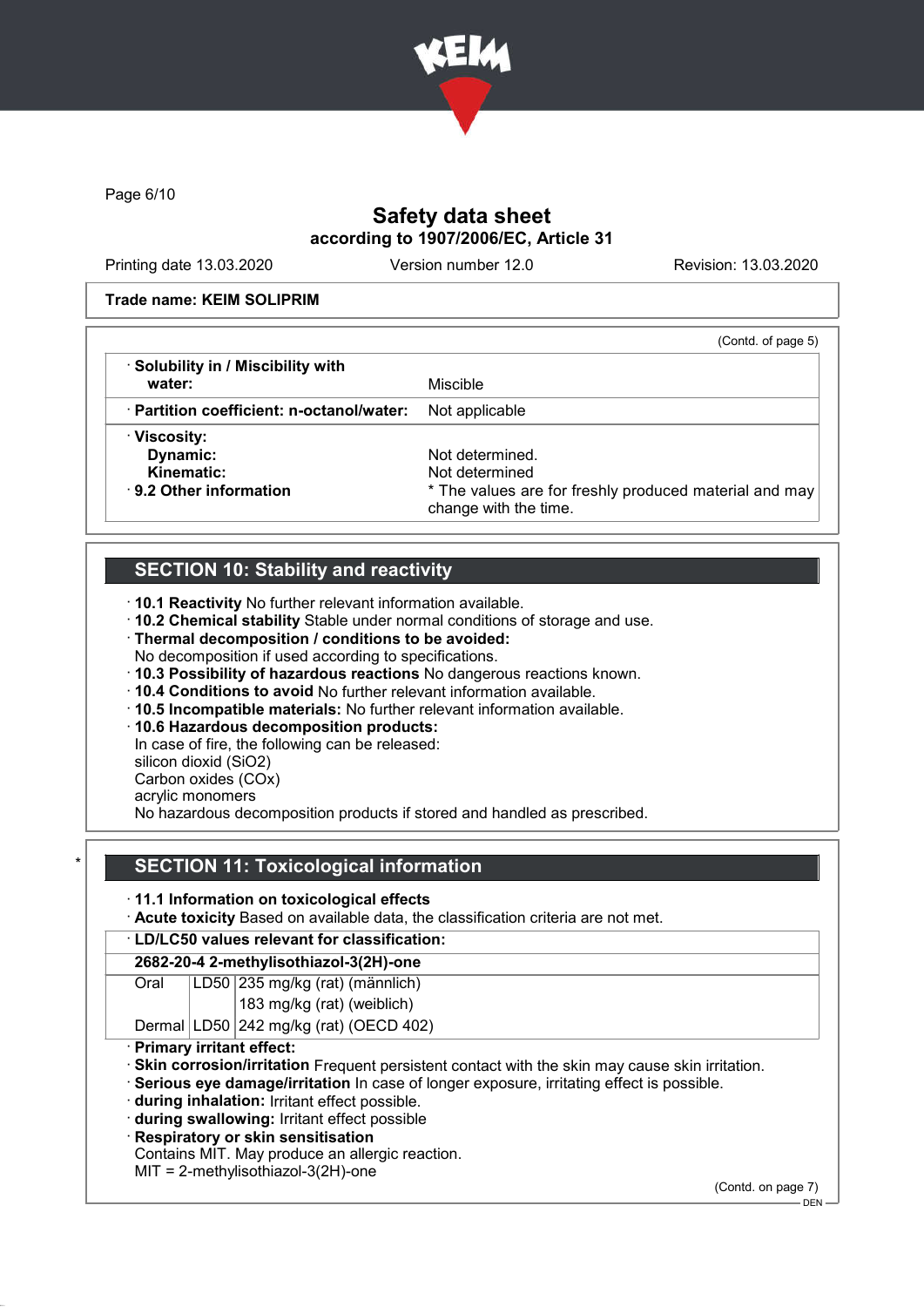

Page 7/10

## Safety data sheet according to 1907/2006/EC, Article 31

Printing date 13.03.2020 Version number 12.0 Revision: 13.03.2020

(Contd. of page 6)

#### Trade name: KEIM SOLIPRIM

May cause an allergic skin reaction.

· Other information (about experimental toxicology):

Experimental analysis are not available.

The product was not tested. The statements on toxicology have been derived from the properties of the individual components.

· CMR effects (carcinogenity, mutagenicity and toxicity for reproduction) Not applicable

· Germ cell mutagenicity Based on available data, the classification criteria are not met.

· Carcinogenicity Based on available data, the classification criteria are not met.

· Reproductive toxicity Based on available data, the classification criteria are not met.

· STOT-single exposure Based on available data, the classification criteria are not met.

· STOT-repeated exposure Based on available data, the classification criteria are not met.

· Aspiration hazard Based on available data, the classification criteria are not met.

# **SECTION 12: Ecological information**

### · 12.1 Toxicity

### · Aquatic toxicity:

### 2682-20-4 2-methylisothiazol-3(2H)-one

| <b>NOEC</b>                     | 2.1 mg/l (fish) (33d)                      |
|---------------------------------|--------------------------------------------|
|                                 | 0.04 mg/l (daphnia) (21d)                  |
| EC 50/72 h                      | 0.158 mg/l (algae) (OECD 201)              |
| LC 50/96 h                      | 4.77 mg/l (Oncorhynchus mykiss) (OECD 203) |
| LC 50/48h                       | 0.93-1.9 mg/l (daphnia)                    |
| LC50/EC50/IC50   <1 mg/l (fish) |                                            |

· 12.2 Persistence and degradability No further relevant information available.

### · Other information:

Elimination in biological waste water treatment plants is effected by flocculation, precipitation and adsorption on sewage sludge.

- · 12.3 Bioaccumulative potential No further relevant information available.
- · 12.4 Mobility in soil No further relevant information available.
- · Ecotoxical effects:
- · Other information: Pretreat waste water with help of precipitation.
- · Additional ecological information:
- · AOX-indication:

Due to the substance of content which do not include organic jointed halogens, the product can not take influence on the AOX-load of the waste water.

### · According to the formulation contains the following heavy metals and compounds from the EU guideline NO. 2006/11/EC:

According to our current data base the product does not consist of any heavy metals or substances of EU-directives 76/464/EWG.

General notes: At present there are no ecotoxicological assessments.

Do not allow product to reach ground water, water course or sewage system.

Water hazard class 1 (German Regulation) (Self-assessment): slightly hazardous for water

(Contd. on page 8)  $-$  DEN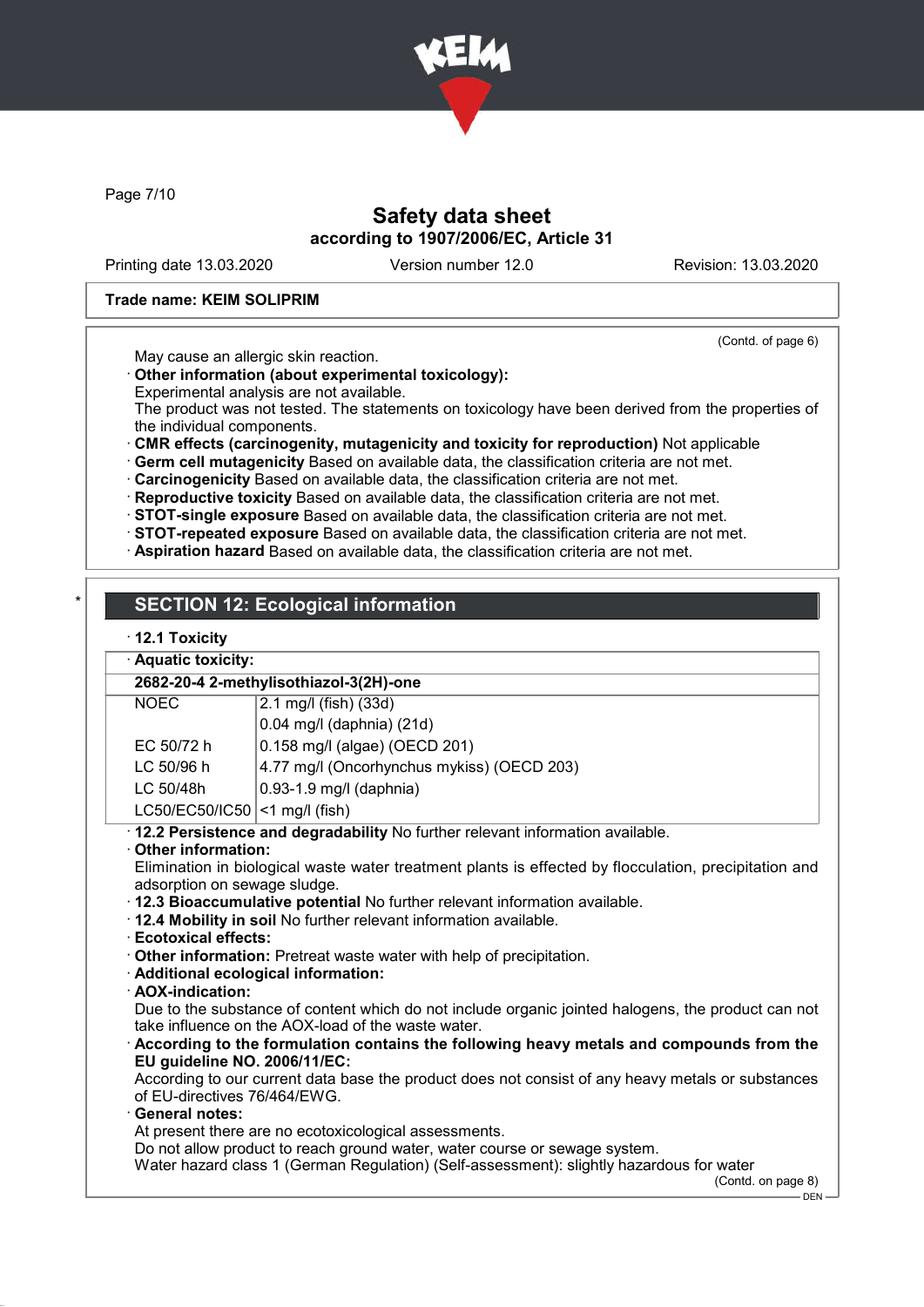

Page 8/10

# Safety data sheet according to 1907/2006/EC, Article 31

Printing date 13.03.2020 Version number 12.0 Revision: 13.03.2020

(Contd. of page 7)

#### Trade name: KEIM SOLIPRIM

### · 12.5 Results of PBT and vPvB assessment

- · PBT: Not applicable
- · vPvB: Not applicable
- · 12.6 Other adverse effects No further relevant information available.

# **SECTION 13: Disposal considerations**

· 13.1 Waste treatment methods

· Recommendation

Disposal must be made according to official regulations.

Must not be disposed with household garbage. Do not allow product to reach sewage system.

### · European waste catalogue

08 01 11\* waste paint and varnish containing organic solvents or other hazardous substances

· Uncleaned packaging:

· Recommendation: Disposal must be made according to official regulations.

· Recommended cleansing agents: Water, if necessary with cleansing agents.

|                                                                            | <b>SECTION 14: Transport information</b>                      |  |
|----------------------------------------------------------------------------|---------------------------------------------------------------|--|
| $\cdot$ 14.1 UN-Number<br>· ADR, IMDG, IATA                                | Void                                                          |  |
| 14.2 UN proper shipping name<br>· ADR, IMDG, IATA                          | Void                                                          |  |
| 14.3 Transport hazard class(es)                                            |                                                               |  |
| · ADR, IMDG, IATA<br>· Class                                               | Void                                                          |  |
| ⋅ 14.4 Packing group<br>· ADR, IMDG, IATA                                  | Void                                                          |  |
| 14.5 Environmental hazards:<br>· Marine pollutant:                         | No                                                            |  |
| 14.6 Special precautions for user                                          | Not applicable                                                |  |
| 14.7 Transport in bulk according to Annex II<br>of Marpol and the IBC Code | Not applicable                                                |  |
| · Transport/Additional information:                                        | No dangerous good in sense of these transport<br>regulations. |  |
| · UN "Model Regulation":                                                   | Void                                                          |  |
|                                                                            | – DEN –                                                       |  |

(Contd. on page 9)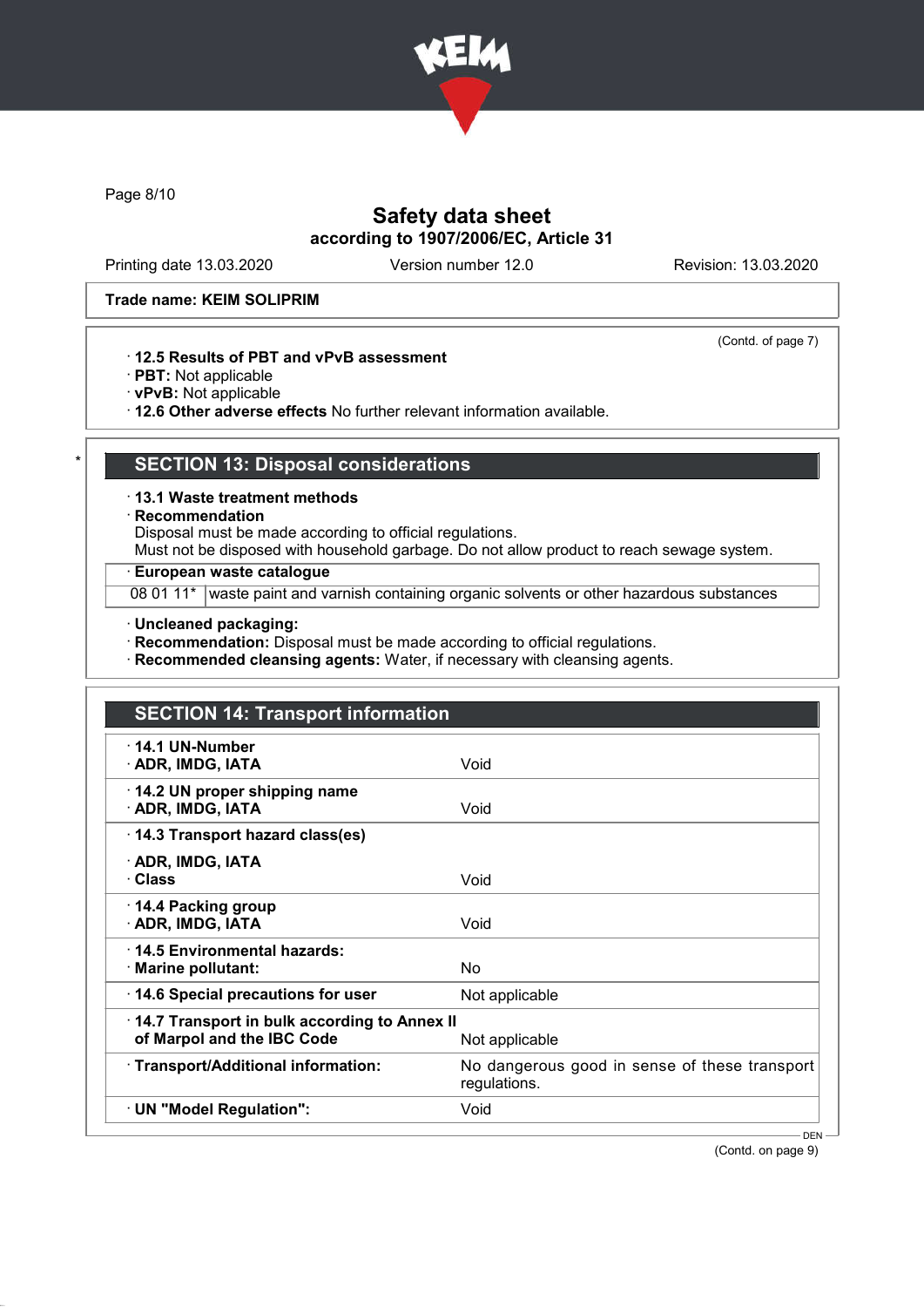

Page 9/10

## Safety data sheet according to 1907/2006/EC, Article 31

Printing date 13.03.2020 Version number 12.0 Revision: 13.03.2020

Trade name: KEIM SOLIPRIM

(Contd. of page 8)

## **SECTION 15: Regulatory information**

- · 15.1 Safety, health and environmental regulations/legislation specific for the substance or mixture
- · Labelling according to Regulation (EC) No 1272/2008
- For information on labelling please refer to section 2 of this document.
- · Directive 2012/18/EU
- · Named dangerous substances ANNEX I None of the ingredients is listed.
- · Seveso category Not applicable
- · Qualifying quantity (tonnes) for the application of lower-tier requirements Not applicable
- · Qualifying quantity (tonnes) for the application of upper-tier requirements Not applicable
- · National regulations:
- · Waterhazard class: Water hazard class 1 (Self-assessment): slightly hazardous for water.
- · Other regulations, limitations and prohibitive regulations
- · Please note:
- TRGS 200 (Germany)
- TRGS 500 (Germany)
- TRGS 510 (Germany) TRGS 900 (Germany)
- · Substances of very high concern (SVHC) according to REACH, Article 57 Not applicable
- · Product-Code/Giscode: BSW50
- · 15.2 Chemical safety assessment: A Chemical Safety Assessment has not been carried out.

## SECTION 16: Other information

This information is based on our present knowledge. However, this shall not constitute a guarantee for any specific product features and shall not establish a legally valid contractual relationship.

### **Relevant phrases**

- H301 Toxic if swallowed.
- H311 Toxic in contact with skin.
- H314 Causes severe skin burns and eye damage.
- H317 May cause an allergic skin reaction.
- H318 Causes serious eye damage.
- H330 Fatal if inhaled.
- H400 Very toxic to aquatic life.
- H410 Very toxic to aquatic life with long lasting effects.

· Department issuing SDS: KEIMFARBEN Germany, Product safety department

Abbreviations and acronyms:

ADR: Accord européen sur le transport des marchandises dangereuses par Route (European Agreement concerning the International Carriage of Dangerous Goods by Road)

- IMDG: International Maritime Code for Dangerous Goods
- IATA: International Air Transport Association GHS: Globally Harmonised System of Classification and Labelling of Chemicals

EINECS: European Inventory of Existing Commercial Chemical Substances

- ELINCS: European List of Notified Chemical Substances
- CAS: Chemical Abstracts Service (division of the American Chemical Society)

TRGS: Technische Regeln für Gefahrstoffe (Technical Rules for Dangerous Substances, BAuA, Germany)

(Contd. on page 10)